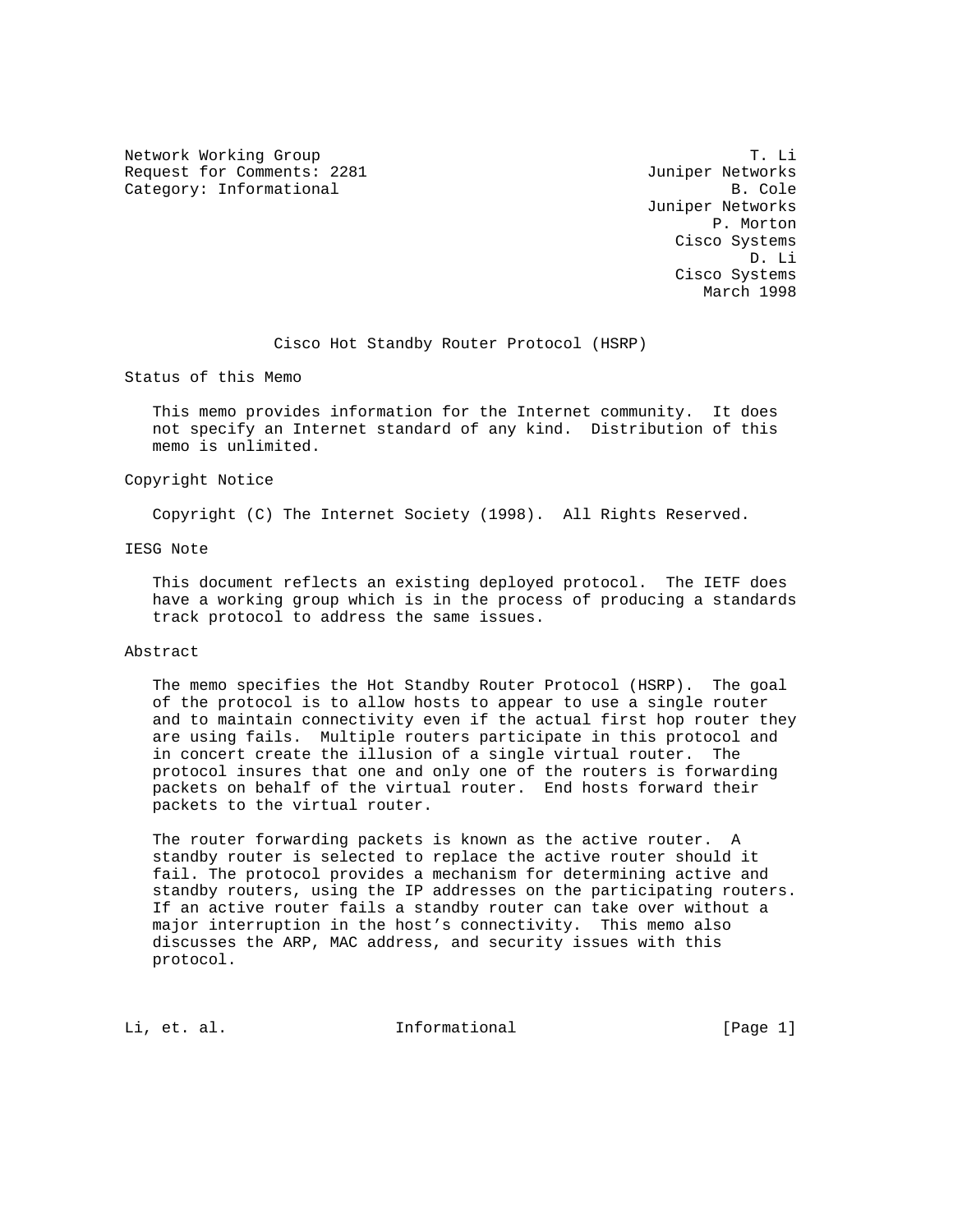TABLE OF CONTENTS

|    |                                | $\mathfrak{D}$ |
|----|--------------------------------|----------------|
| 2  |                                | 3              |
| 3  |                                | $\overline{4}$ |
|    |                                | $\overline{4}$ |
| 4  |                                | $\overline{4}$ |
| 5  |                                | $\overline{4}$ |
|    |                                | $\overline{4}$ |
|    |                                | 7              |
|    |                                | -8             |
|    |                                | 9              |
|    |                                | - 9            |
|    |                                | 10             |
|    |                                | 11             |
| 6  | MAC address considerations  13 |                |
|    |                                |                |
|    |                                |                |
|    |                                | 14             |
|    |                                |                |
| 7  |                                |                |
| 8  |                                |                |
| 9  |                                |                |
| 10 | Full Copyright Statement       | 17             |
|    |                                |                |

# 1. Introduction

 The Hot Standby Router Protocol, HSRP, provides a mechanism which is designed to support non-disruptive failover of IP traffic in certain circumstances. In particular, the protocol protects against the failure of the first hop router when the source host cannot learn the IP address of the first hop router dynamically. The protocol is designed for use over multi-access, multicast or broadcast capable LANs (e.g., Ethernet). HSRP is not intended as a replacement for existing dynamic router discovery mechanisms and those protocols should be used instead whenever possible [1]. A large class of legacy host implementations that do not support dynamic discovery are capable of configuring a default router. HSRP provides failover services to those hosts.

 All of the routers participating in HSRP are assumed to be running appropriate IP routing protocols and have a consistent set of routes. The discussion of which protocols are appropriate and whether routing is consistent in any given situation is beyond the scope of this specification.

Li, et. al. 11. Informational 1. [Page 2]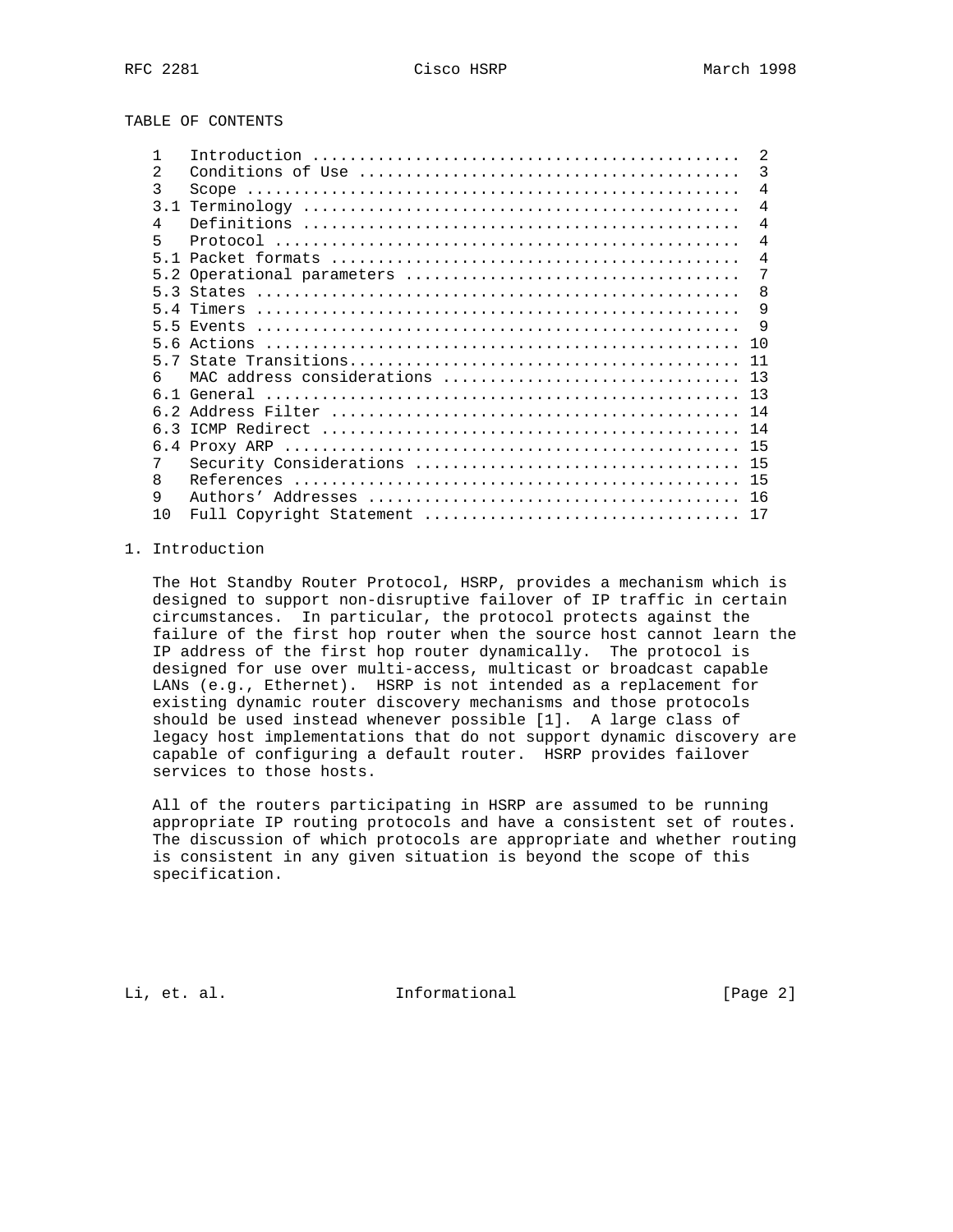Using HSRP, a set of routers work in concert to present the illusion of a single virtual router to the hosts on the LAN. This set is known as an HSRP group or a standby group. A single router elected from the group is responsible for forwarding the packets that hosts send to the virtual router. This router is known as the active router. Another router is elected as the standby router. In the event that the active router fails, the standby assumes the packet forwarding duties of the active router. Although an arbitrary number of routers may run HSRP, only the active router forwards the packets sent to the virtual router.

 To minimize network traffic, only the active and the standby routers send periodic HSRP messages once the protocol has completed the election process. If the active router fails, the standby router takes over as the active router. If the standby router fails or becomes the active router, another router is elected as the standby router.

 On a particular LAN, multiple hot standby groups may coexist and overlap. Each standby group emulates a single virtual router. For each standby group, a single well-known MAC address is allocated to the group, as well as an IP address. The IP address SHOULD belong to the primary subnet in use on the LAN, but MUST differ from the addresses allocated as interface addresses on all routers and hosts on the LAN, including virtual IP addresses assigned to other HSRP groups.

 If multiple groups are used on a single LAN, load splitting can be achieved by distributing hosts among different standby groups.

 The remainder of this specification discusses the operation of a single standby group. In the case of multiple groups, each group operates independently of other groups on the LAN and according to this specification. Note that individual routers may participate in multiple groups. In this case, the router maintains separate state and timers for each group.

2 Conditions of Use

 US Patent number 5,473,599 [2], assigned to Cisco Systems, Inc. may be applicable to HSRP. If an implementation requires the use of any claims of patent no. 5,473,599, Cisco will license such claims on reasonable, nondiscriminatory terms for use in practicing the standard. More specifically, such license will be available for a one-time, paid up fee.

Li, et. al. 11. Informational 1. [Page 3]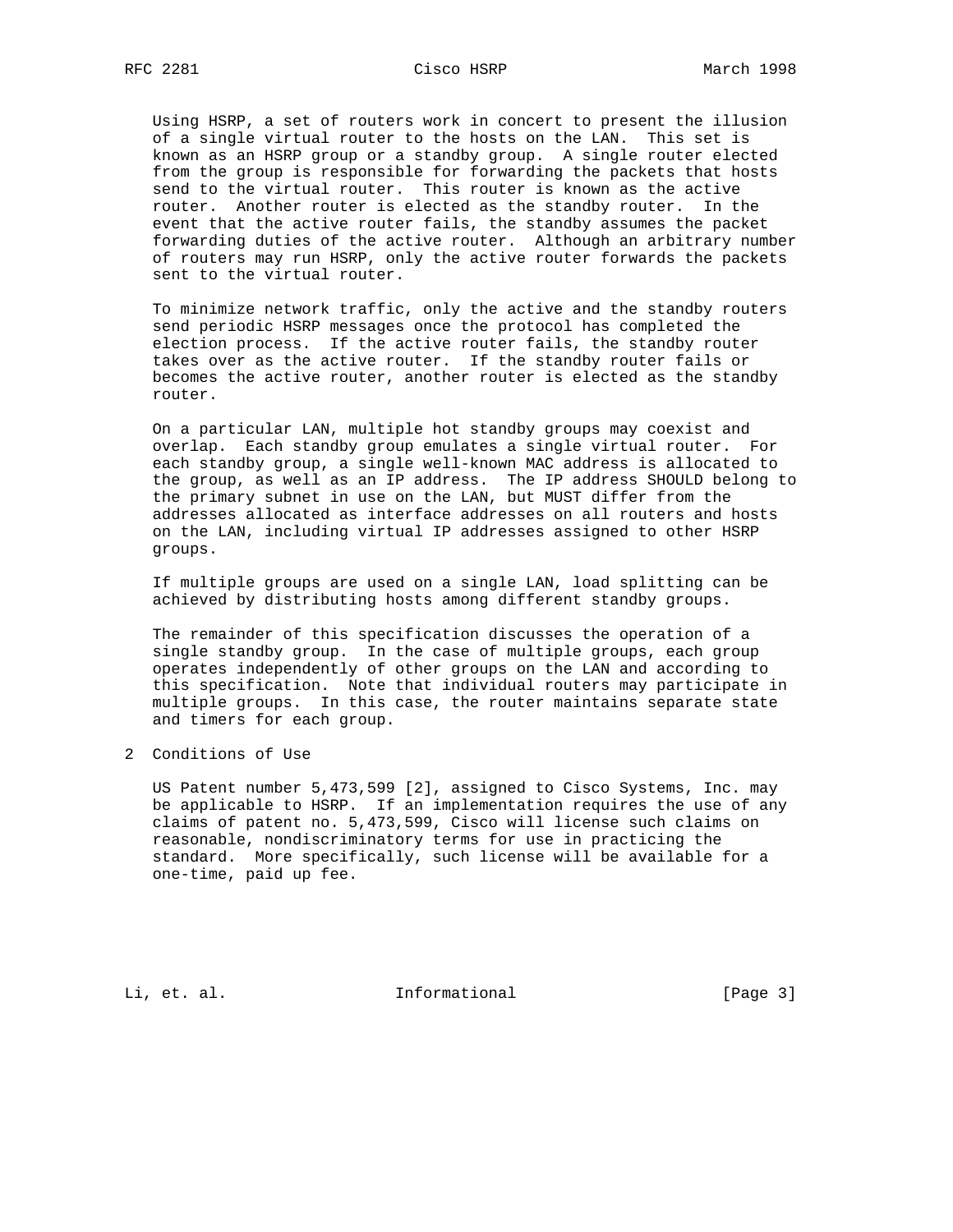# 3 Scope

 This document describes the packets, messages, states, and events used to implement the protocol. It does not discuss network management or internal implementation issues.

3.1 Terminology

The language conventions of RFC 2119 [3] are used in this document.

4 Definitions

|  |  |  |  |                        |  | Active Router - the router that is currently forwarding packets |  |
|--|--|--|--|------------------------|--|-----------------------------------------------------------------|--|
|  |  |  |  | for the virtual router |  |                                                                 |  |
|  |  |  |  |                        |  |                                                                 |  |

Standby Router - the primary backup router

- Standby Group the set of routers participating in HSRP that jointly emulate a virtual router
- Hello Time the interval between successive HSRP Hello messages from a given router
- Hold Time the interval between the receipt of a Hello message and the presumption that the sending router has failed
- 5 Protocol

 Within a standby group, the routers periodically advertise state information using various messages.

5.1 Packet formats

 The standby protocol runs on top of UDP, and uses port number 1985. Packets are sent to multicast address 224.0.0.2 with TTL 1.

 Routers use their actual IP address as the source address for protocol packets, not the virtual IP address. This is necessary so that the HSRP routers can identify each other.

The format of the data portion of the UDP datagram is:

Li, et. al. 11. Informational 1. [Page 4]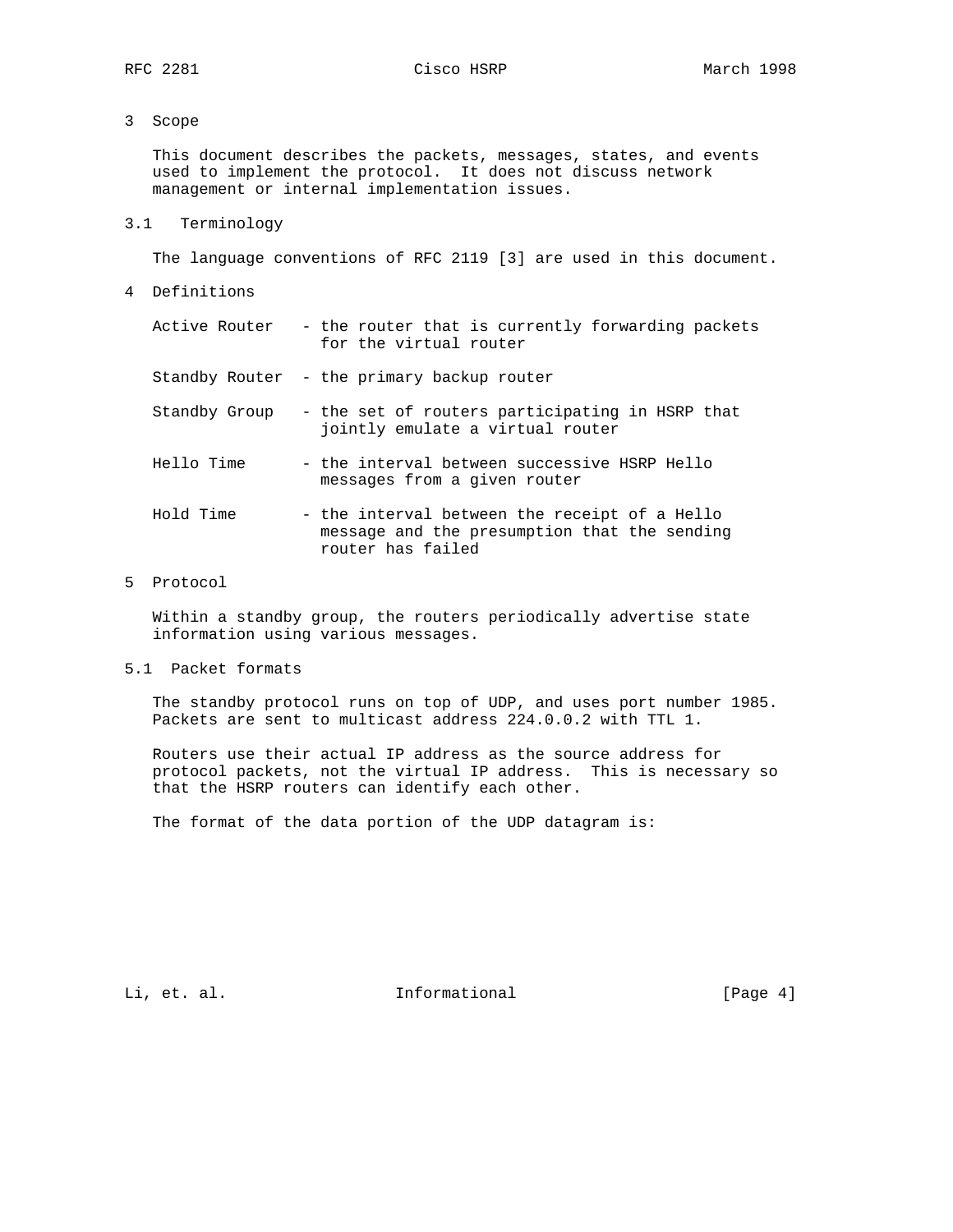1 2 3 0 1 2 3 4 5 6 7 8 9 0 1 2 3 4 5 6 7 8 9 0 1 2 3 4 5 6 7 8 9 0 1 +-+-+-+-+-+-+-+-+-+-+-+-+-+-+-+-+-+-+-+-+-+-+-+-+-+-+-+-+-+-+-+-+ | Version | Op Code | State | Hellotime | +-+-+-+-+-+-+-+-+-+-+-+-+-+-+-+-+-+-+-+-+-+-+-+-+-+-+-+-+-+-+-+-+ | Holdtime | Priority | Group | Reserved | +-+-+-+-+-+-+-+-+-+-+-+-+-+-+-+-+-+-+-+-+-+-+-+-+-+-+-+-+-+-+-+-+ Authentication Data +-+-+-+-+-+-+-+-+-+-+-+-+-+-+-+-+-+-+-+-+-+-+-+-+-+-+-+-+-+-+-+-+ Authentication Data +-+-+-+-+-+-+-+-+-+-+-+-+-+-+-+-+-+-+-+-+-+-+-+-+-+-+-+-+-+-+-+-+ Virtual IP Address +-+-+-+-+-+-+-+-+-+-+-+-+-+-+-+-+-+-+-+-+-+-+-+-+-+-+-+-+-+-+-+-+

Version: 1 octet

 The version of the HSRP messages. This document describes version  $\Omega$ .

Op Code: 1 octet

 The Op Code describes the type of message contained in this packet. Possible values are:

 0 - Hello 1 - Coup 2 - Resign

 Hello messages are sent to indicate that a router is running and is capable of becoming the active or standby router.

 Coup messages are sent when a router wishes to become the active router.

 Resign messages are sent when a router no longer wishes to be the active router.

State: 1 octet

 Internally, each router in the standby group implements a state machine. The State field describes the current state of the router sending the message. Details on the individual states are described below. Possible values are:

Li, et. al. 11. Informational 1. [Page 5]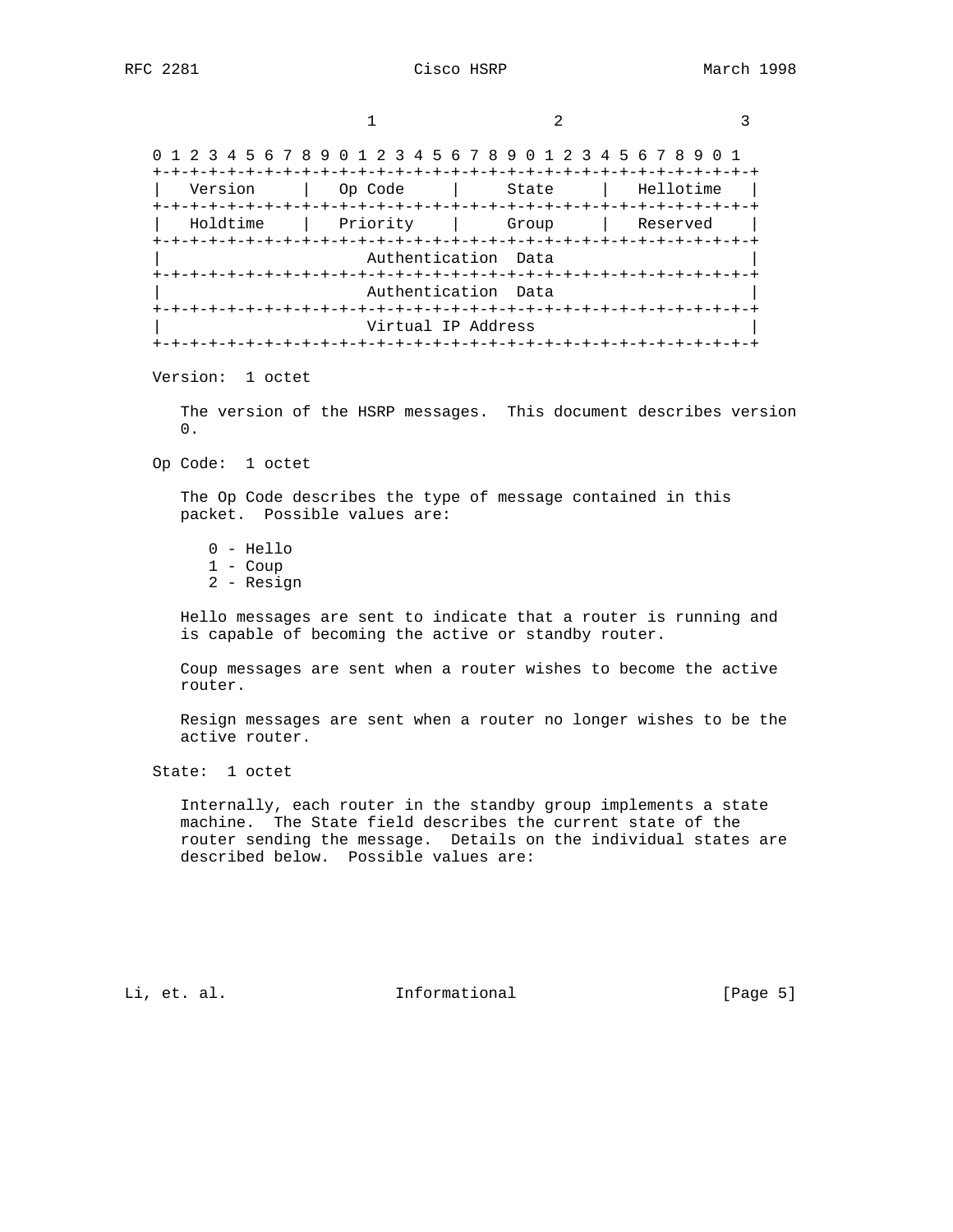0 - Initial 1 - Learn 2 - Listen 4 - Speak 8 - Standby 16 - Active

Hellotime: 1 octet

 This field is only meaningful in Hello messages. It contains the approximate period between the Hello messages that the router sends. The time is given in seconds.

 If the Hellotime is not configured on a router, then it MAY be learned from the Hello message from the active router. The Hellotime SHOULD only be learned if no Hellotime is configured and the Hello message is authenticated. A router that sends a Hello message MUST insert the Hellotime that it is using in the Hellotime field in the Hello message. If the Hellotime is not learned from a Hello message from the active router and it is not manually configured, a default value of 3 seconds is RECOMMENDED.

Holdtime: 1 octet

 This field is only meaningful in Hello messages. It contains the amount of time that the current Hello message should be considered valid. The time is given in seconds.

 If a router sends a Hello message, then receivers should consider that Hello message to be valid for one Holdtime. The Holdtime SHOULD be at least three times the value of the Hellotime and MUST be greater than the Hellotime. If the Holdtime is not configured on a router, then it MAY be learned from the Hello message from the active router. The Holdtime SHOULD only be learned if the Hello message is authenticated. A router that sends a Hello message MUST insert the Holdtime that it is using in the Holdtime field in the Hello message.

 A router which is in active state MUST NOT learn new values for the Hellotime and the Holdtime from other routers, although it may continue to use values which it learned from the previous active router. It MAY also use the Hellotime and Holdtime values learned through manual configuration. The active router MUST NOT use one configured time and one learned time. If the Holdtime is not learned and it is not manually configured, a default value of 10 seconds is RECOMMENDED.

Li, et. al. 10. Informational 1. [Page 6]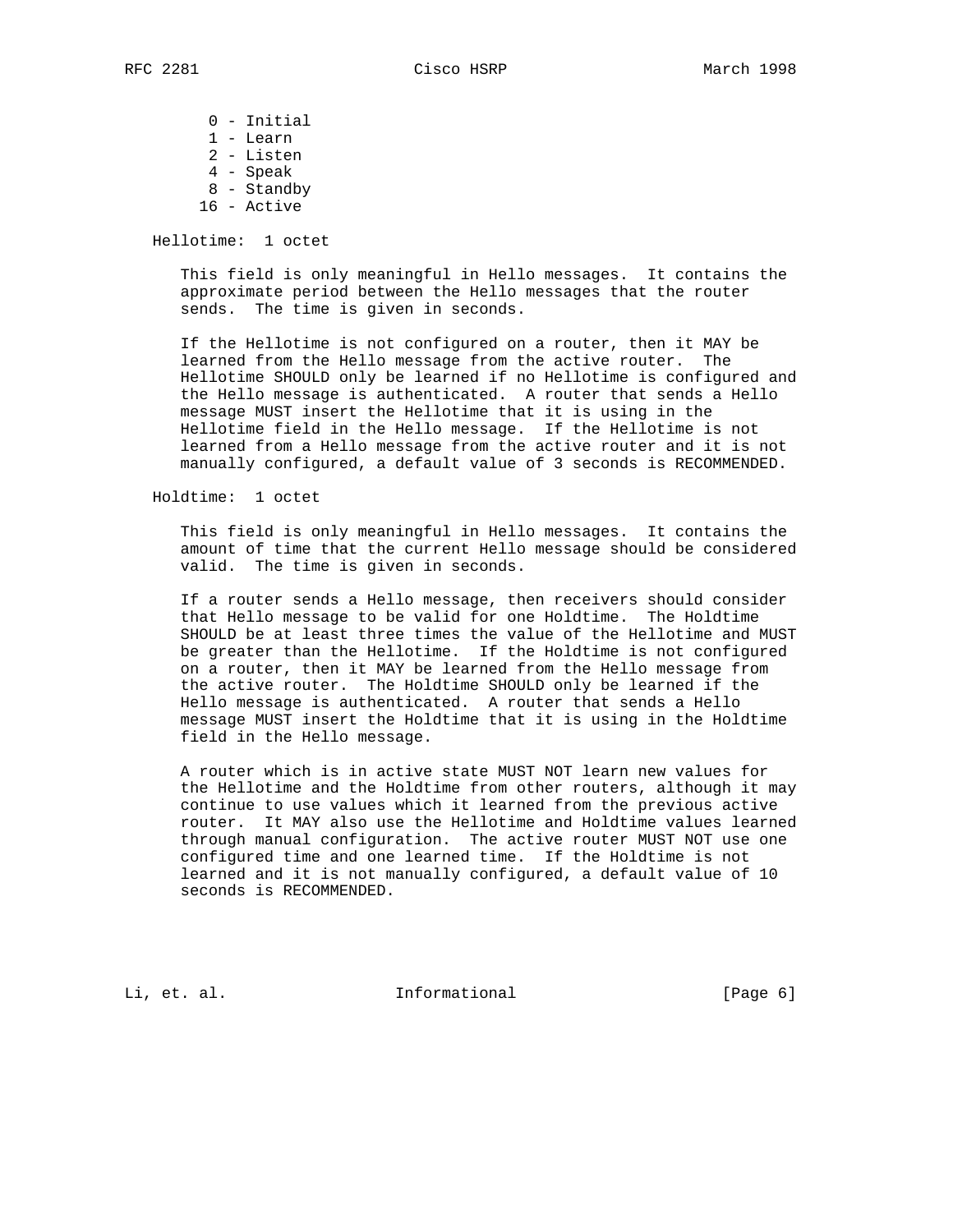Priority: 1 octet

 This field is used to elect the active and standby routers. When comparing priorities of two different routers, the router with the numerically higher priority wins. In the case of routers with equal priority the router with the higher IP address wins.

Group: 1 octet

 This field identifies the standby group. For Token Ring, values between 0 and 2 inclusive are valid. For other media values between 0 and 255 inclusive are valid.

Authentication Data: 8 octets

This field contains a clear-text 8 character reused password.

 If no authentication data is configured, the RECOMMENDED default value is 0x63 0x69 0x73 0x63 0x6F 0x00 0x00 0x00.

Virtual IP Address: 4 octets

The virtual IP address used by this group.

 If the virtual IP address is not configured on a router, then it MAY be learned from the Hello message from the active router. An address SHOULD only be learned if no address was configured and the Hello message is authenticated.

5.2 Operational parameters

 The following information MUST be known to each router in the standby group. The mechanisms used to determine this information are outside of the scope of this document.

Standby group number

Virtual MAC address

Priority

Authentication Data

Hellotime

Holdtime

Li, et. al. 11. Informational 1. [Page 7]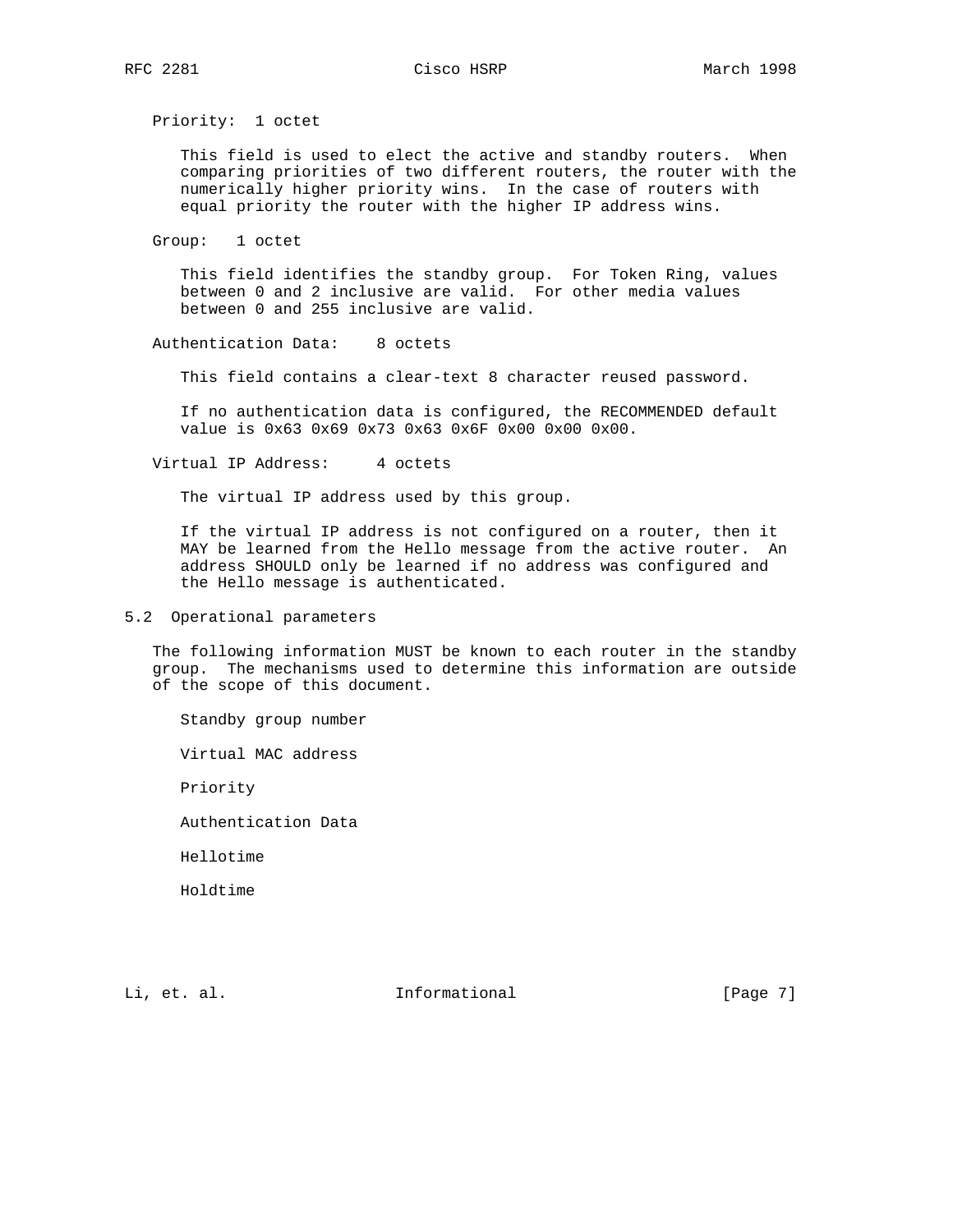The following information MUST be known to at least one router in each standby group and MAY be known by any of the other routers in the group.

Virtual IP Address

The following information MAY be configured on any router:

Preemption capability

 If a router has higher priority than the active router and preemption is configured, it MAY take over as the active router using a Coup message.

# 5.3 States

 Each router in the group participates in the protocol by implementing a simple state machine. This specification describes the externally visible behavior of this state machine. Implementations MAY vary their internal implementations within the functional description of the state machine.

 All routers begin in the Initial state. This section discusses the intent of each state. For specific details on the actions taken in each state, please see the state transition table in section 5.7.

1. Initial

 This is the starting state and indicates that HSRP is not running. This state is entered via a configuration change or when an interface first comes up.

2. Learn

 The router has not determined the virtual IP address, and not yet seen an authenticated Hello message from the active router. In this state the router is still waiting to hear from the active router.

3. Listen

 The router knows the virtual IP address, but is neither the active router nor the standby router. It listens for Hello messages from those routers.

Li, et. al. 11. Informational 1. [Page 8]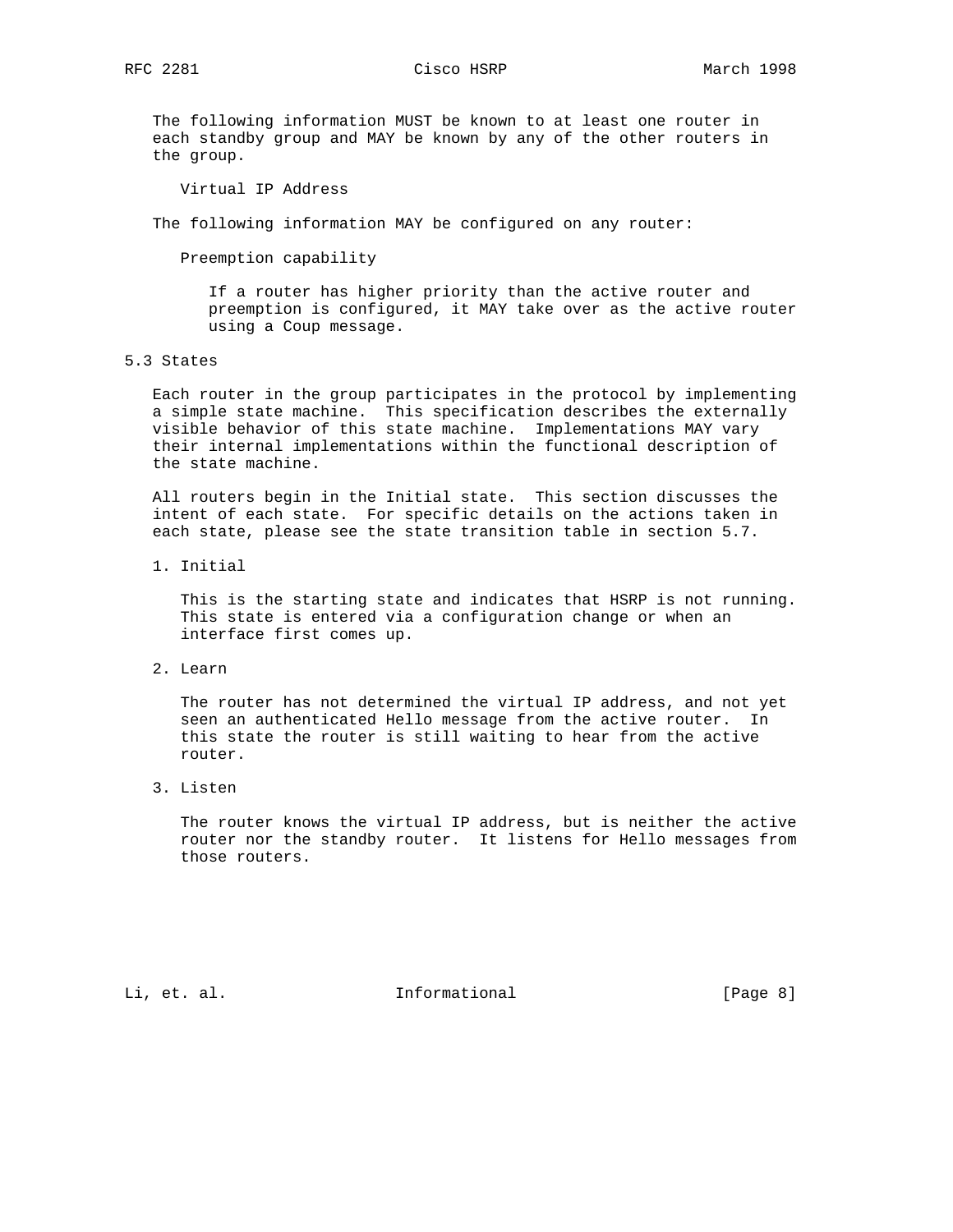4. Speak

 The router sends periodic Hello messages and is actively participating in the election of the active and/or standby router. A router cannot enter Speak state unless it has the virtual IP address.

5. Standby

 The router is a candidate to become the next active router and sends periodic Hello messages. Excluding transient conditions, there MUST be at most one router in the group in Standby state.

6. Active

 The router is currently forwarding packets that are sent to the group's virtual MAC address. The router sends periodic Hello messages. Excluding transient conditions, there MUST be at most one router in Active state in the group.

5.4 Timers

 Each router maintains three timers, an Active timer, a Standby timer, and a Hello timer.

 The Active timer is used to monitor the active router. The active timer is started anytime an authenticated Hello message is seen from the active router. It is set to expire in the Holdtime seen in the Hello message.

 The Standby timer is used to monitor the standby router The Standby timer is started anytime an authenticated Hello message is seen from the standby router. It is set to expire in the Holdtime seen in the Hello message.

 The Hello timer expires once per Hellotime period. If the router is in Speak, Standby, or Active states, it should generate a Hello message upon Hello timer expiry. The Hello timer MUST be jittered.

# 5.5 Events

These are the events in the HSRP finite state machine.

- a HSRP is configured on an enabled interface.
- b HSRP is disabled on an interface or the interface is disabled.

Li, et. al. 11. Informational 1. [Page 9]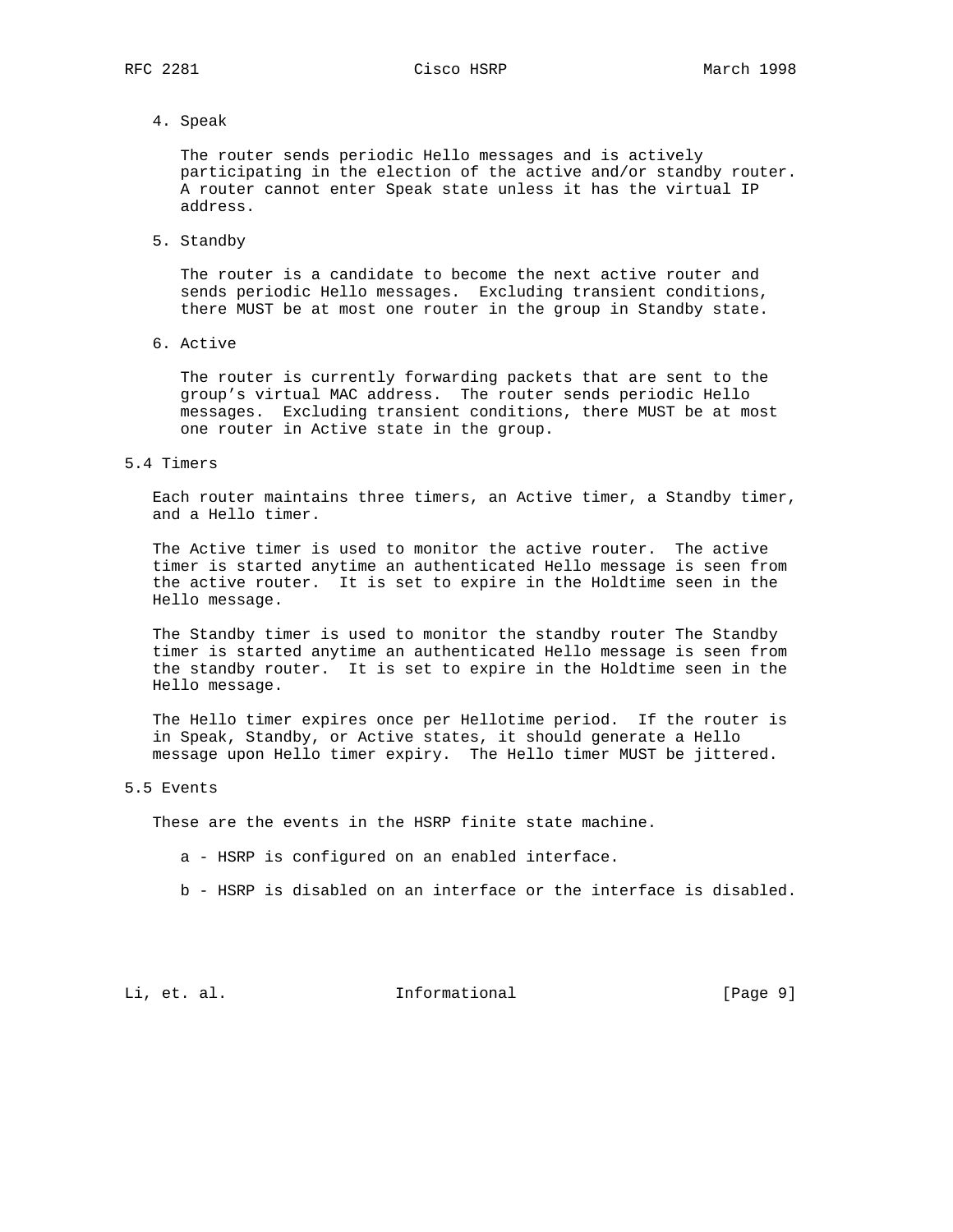RFC 2281 Cisco HSRP March 1998

 c - Active timer expiry. The Active timer was set to the Holdtime when the last Hello message was seen from the active router.

 d - Standby timer expiry. The Standby timer was set to the Holdtime when the last Hello message was seen from the standby router.

 e - Hello timer expiry. The periodic timer for sending Hello messages has expired.

 f - Receipt of a Hello message of higher priority from a router in Speak state.

 g - Receipt of a Hello message of higher priority from the active router.

 h - Receipt of a Hello message of lower priority from the active router.

i - Receipt of a Resign message from the active router.

j - Receipt of a Coup message from a higher priority router.

 k - Receipt of a Hello message of higher priority from the standby router.

 l - Receipt of a Hello message of lower priority from the standby router.

5.6 Actions

 This section specifies the actions to be taken as part of the state machine.

 A Start Active Timer If this action occurred as the result of the receipt of a an authenticated Hello message from the active router, the Active timer is set to the Holdtime field in the Hello message. Otherwise the Active timer is set to the current Holdtime value in use by this router. The Active timer is then started.

 B Start Standby Timer If this action occurred as the result of the receipt of an authenticated Hello message from the standby router, the Standby timer is set to the Holdtime field in the Hello message. Otherwise the Standby timer is set to the current hold time value in use by this router. The Standby timer is then started.

Li, et. al. 10. Informational 1. [Page 10]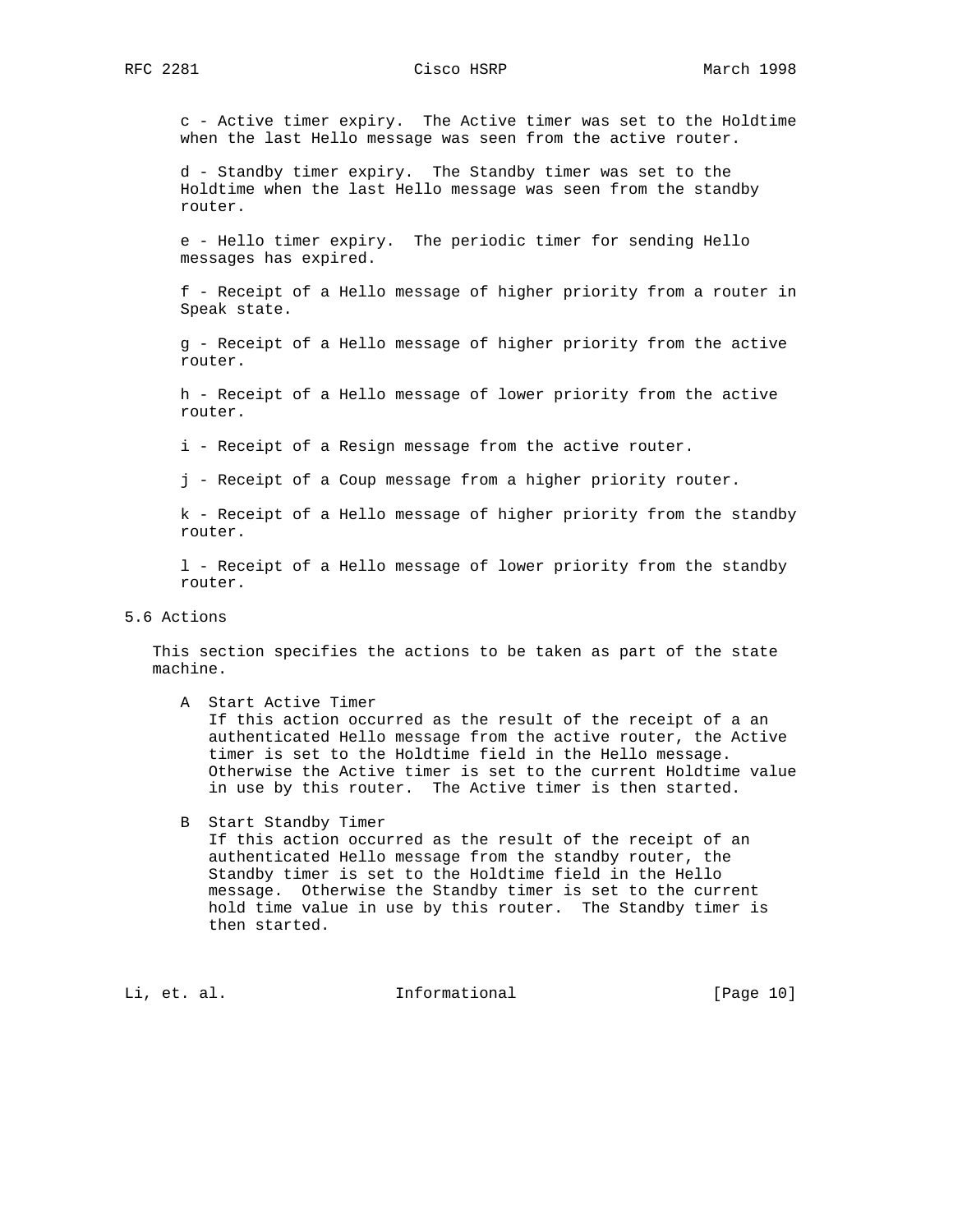- C Stop Active Timer The Active timer is stopped.
- D Stop Standby Timer The Standby timer is stopped.
- E Learn Parameters This action is taken when an authenticated message is received from the active router. If the virtual IP address for this group was not manually configured, the virtual IP address MAY be learned from the message. The router MAY learn Hellotime and Holdtime values from the message.
- F Send Hello Message The router sends a Hello message with its current State, Hellotime and Holdtime.
- G Send Coup Message The router sends a Coup message to inform the active router that there is a higher priority router available.
- H Send Resign Message The router sends a Resign message to allow another router to become the active router.
- I Send Gratuitous ARP Message The router broadcasts an ARP response packet advertising the group's virtual IP address and virtual MAC address. The packet is sent using the virtual MAC address as the source MAC address in the link layer header, as well as within the ARP packet.

5.7 State Transitions

 This table describes the state transitions of the state machine. For each event and current state of the router, the router MUST perform the set of actions specified and transition to the designated state. If no action is specified, no action should be taken. If no state change is specified, no state change should be performed.

 The notation used in this table has the specified set of actions listed as letters corresponding to the actions listed in section 5.6. The next state is listed as a number as specified in section 5.3. A slash ('/') separates the actions and states. Certain state transitions have alternatives which depend on external state. Alternatives are separated by a  $\prime$   $\prime$  . See the attached notes for details on these transitions.

Li, et. al. 10. Informational 1. [Page 11]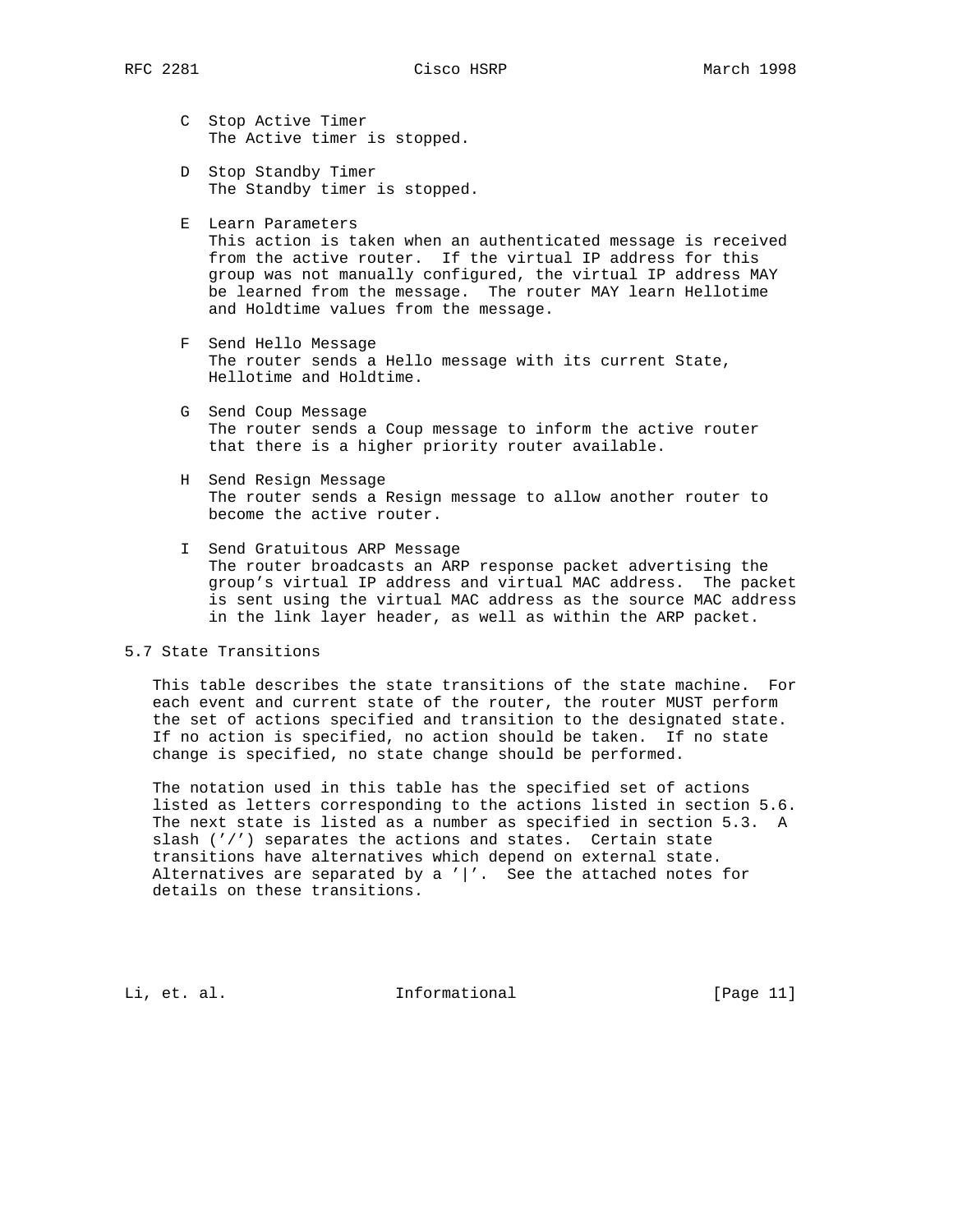|              |               |            |                            | States                           |              |              |  |  |  |  |
|--------------|---------------|------------|----------------------------|----------------------------------|--------------|--------------|--|--|--|--|
|              | ı.<br>Initial | 2<br>Learn | 3<br>Listen                | $\overline{4}$<br>Speak          | 5<br>Standby | 6<br>Active  |  |  |  |  |
| Event        |               |            |                            |                                  |              |              |  |  |  |  |
| a            | $AB/2$ 3+     |            |                            |                                  |              |              |  |  |  |  |
| $\mathbf b$  |               | CD/1       | CD/1                       | CD/1                             | CD/1         | CDH/1        |  |  |  |  |
| $\mathtt{C}$ |               |            | AB/4                       |                                  | CDFI/6       |              |  |  |  |  |
| d            |               |            | B/4                        | D/5                              |              |              |  |  |  |  |
| e            |               |            |                            | $\rm F$                          | $\mathbf F$  | $\mathbf F$  |  |  |  |  |
| f            |               |            |                            | B/3                              | B/3          |              |  |  |  |  |
| g            |               | EAB/3      | $\mathop{\rm EA}\nolimits$ | EA                               | ΕA           | AB/4         |  |  |  |  |
| h            |               | EAB/3      |                            | $A BGFI/6* A BGFI/6* A BGFI/6* $ |              | G            |  |  |  |  |
| i            |               |            | AB/4                       | Α                                | CFI/6        |              |  |  |  |  |
| j.           |               |            |                            |                                  |              | ABH/4        |  |  |  |  |
| k            |               |            | $\, {\bf B}$               | B/3                              | B/3          | $\, {\bf B}$ |  |  |  |  |
| ı            |               |            | B/4                        | D/5                              |              | $\, {\bf B}$ |  |  |  |  |

Notes

+ If the virtual IP address is configured, set state 3 (Listen) If the virtual IP address is not configured, set state 2 (Learn). In either case do actions A and B.

\* If the router is configured to preempt do actions B, G, F, and I and set state to 6 (Active). If the router is not configured to preempt do actions A with no state change.

Li, et. al.

Informational

[Page 12]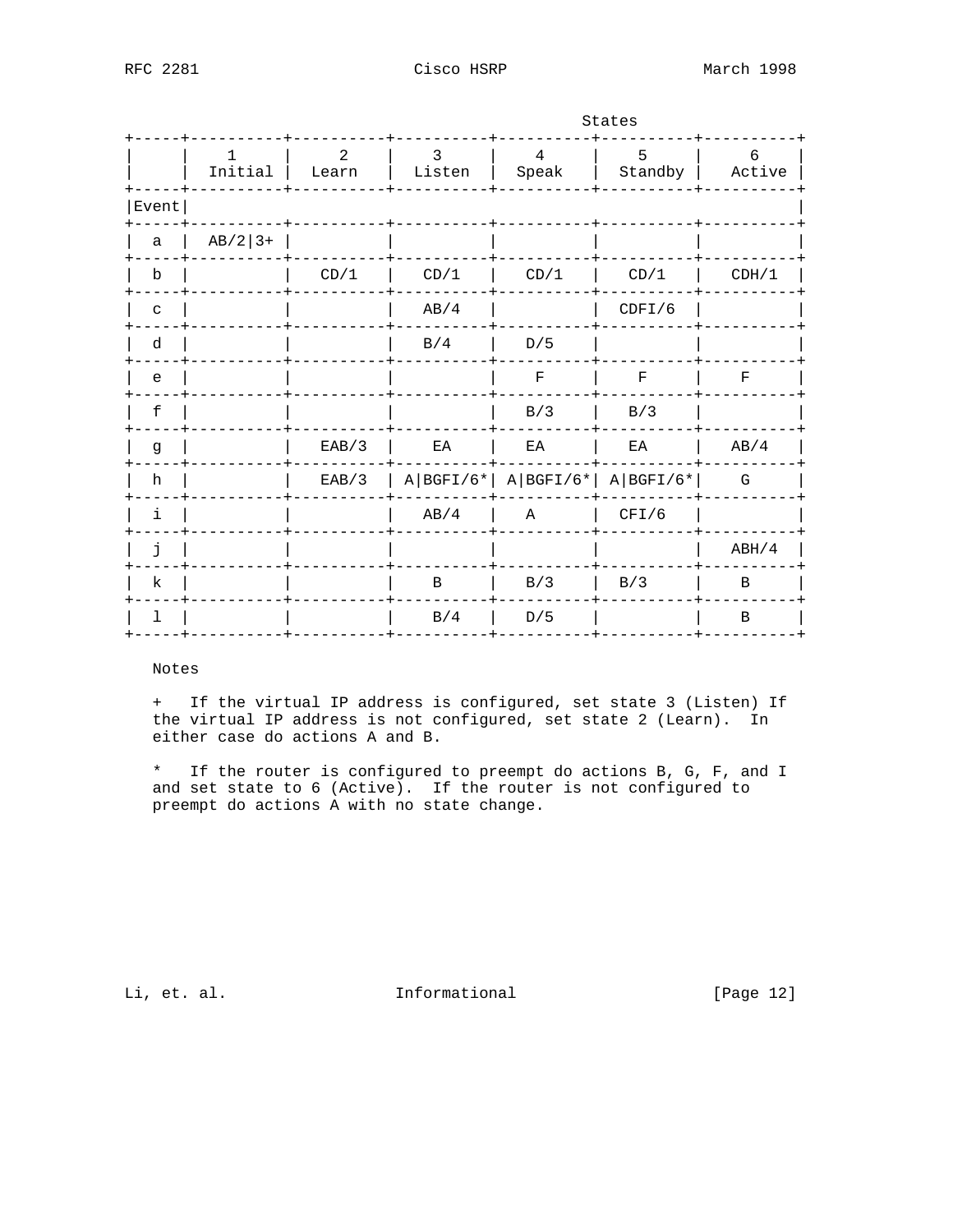# 6 MAC Address Considerations

### 6.1 General

 Each HSRP group has an associated well known virtual MAC address. On token ring networks, these addresses are actually functional addresses. The three addresses 0xC0 0x00 0x00 0x01 0x00 0x00, 0xC0 0x00 0x00 0x02 0x00 0x00, and 0xC0 0x00 0x00 0x04 0x00 0x00 correspond to groups 0, 1, and 2 respectively.

 On other media, the virtual MAC addresses are 0x00 0x00 0x0C 0x07 0xAC XX where XX represents the HSRP group number. Routers which implement HSRP SHOULD use well-known HSRP MAC addresses as the group's virtual MAC address whenever possible.

 The active router MUST accept and forward traffic that is destined for the group's virtual MAC address. It MUST stop accepting or forwarding such traffic when the router leaves the Active state.

 If and only if the router is in the Active state, the router MUST use the group's virtual MAC address as the source MAC address for its Hello messages. This is necessary in order to allow learning bridges to be able to determine which LAN segment the virtual MAC address currently belongs to.

 For each group, there is one virtual IP address and one virtual MAC address. This is a desirable situation, since the ARP table entries in the end stations do not need to change over time as the HSRP active router moves from one router to another.

 Additionally, for HSRP to work in bridging environments, the bridges must be able to quickly update themselves as the virtual MAC address "moves". Although learning bridges typically are able to do this, some have been known to have problems with this. It is RECOMMENDED that only true learning bridges be used with HSRP.

 The movement of the virtual MAC address can cause further undesirable side effects in environments where additional state is tied to the MAC address. For example on Token Ring, if Source Route Bridging is in use, a RIF will be stored with the virtual MAC address in a host's RIF cache. The RIF indicates the path and final ring used to reach the MAC address. As routers transition into Active state, they will not be able to affect the RIF caches on the hosts on the bridged ring. This may lead to packets being bridged to the ring for the previous active router.

Li, et. al. 10. Informational 1. [Page 13]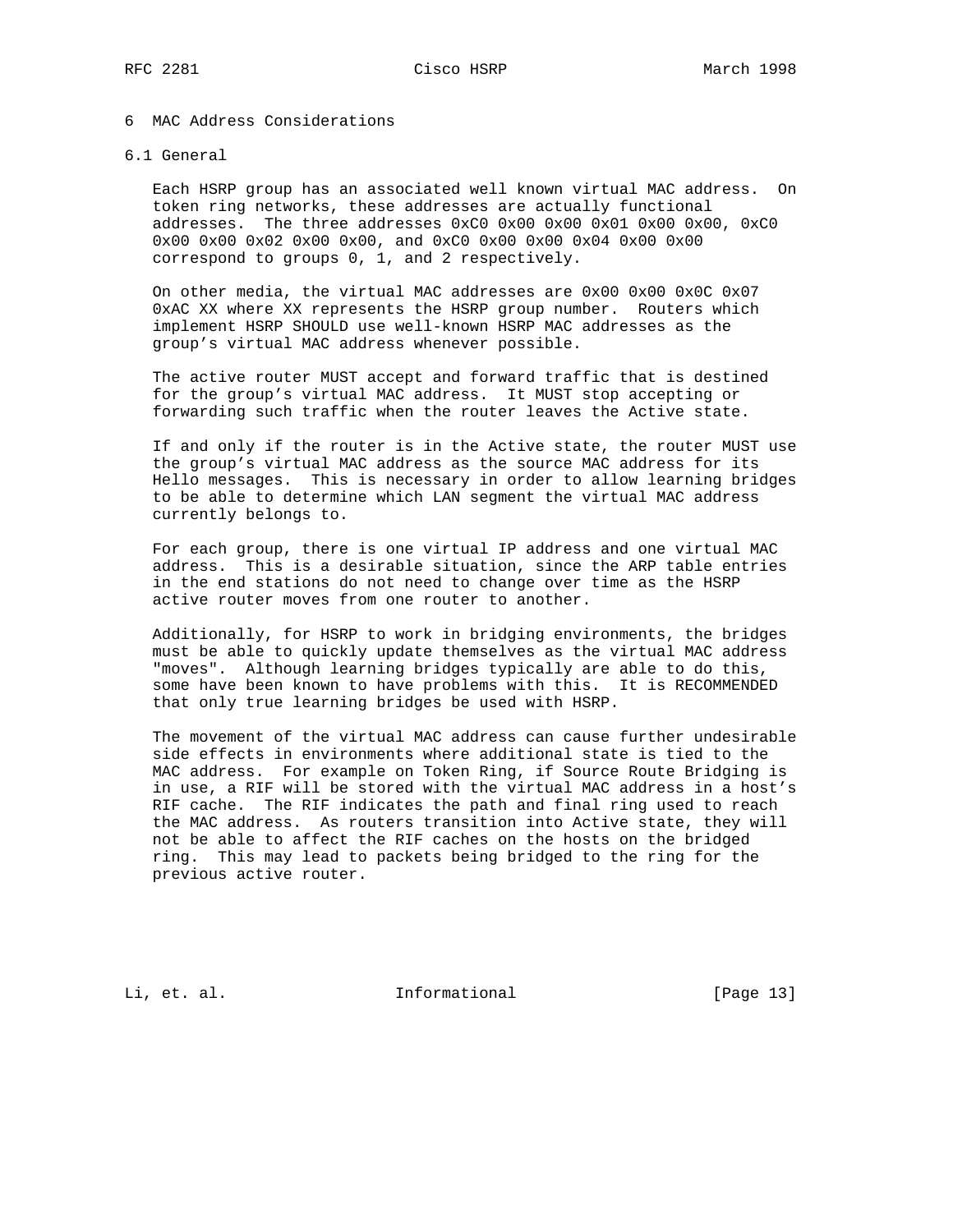In such circumstances, a router MAY use its normal MAC addresses as the virtual MAC address. This method of operation is strongly discouraged. In this mode, the virtual IP address will map to a different MAC address over time. This can create problems for end stations, since ARP tables assume a relatively static mapping between MAC address and IP address. These ARP tables are normally updated when the end stations receive the gratuitous ARP responses generated by a router that enters the active state.

6.2 Address Filter

 As noted, routers currently emulating a virtual router adopt their group's MAC and IP addresses. MAC addresses are typically provided in an address filter or 'list' of MAC addresses in a router's interface controller. It is desirable for routers to be able to add one or more virtual MAC addresses to their controllers' MAC address filter while maintaining their primary MAC addresses.

 Unfortunately, some interface controllers support address filtering for only one unicast MAC address. Or, in the case of Token Ring, the functional address which HSRP should use is already in use for some other protocol. In these cases, such routers can still implement HSRP, but the protocol must change the interface's primary MAC address when assuming or relinquishing control as the active router.

 This is potentially problematic because some traffic may otherwise wish to use the router's primary MAC address. However, the problem MAY be mitigated by having the router send out gratuitous ARP packets regarding its non-HSRP IP addresses. Through this, other network entities using IP should update their ARP tables to reflect that the router is now using a group virtual MAC address rather than its primary MAC address.

 Some protocols may not be able to run simultaneously with the standby protocol due to the interface primary MAC address change. For example, DECnet phase IV and HSRP will not be able to run at the same time on some equipment.

6.3 ICMP Redirect

 While running HSRP, it is important to prevent the host from discovering the primary MAC addresses of the routers in its standby group. Thus, any protocol that informs a host of a router's primary address should be disabled. Thus, routers participating in HSRP on an interface MUST NOT send ICMP redirects on that interface.

Li, et. al. 11. Informational [Page 14]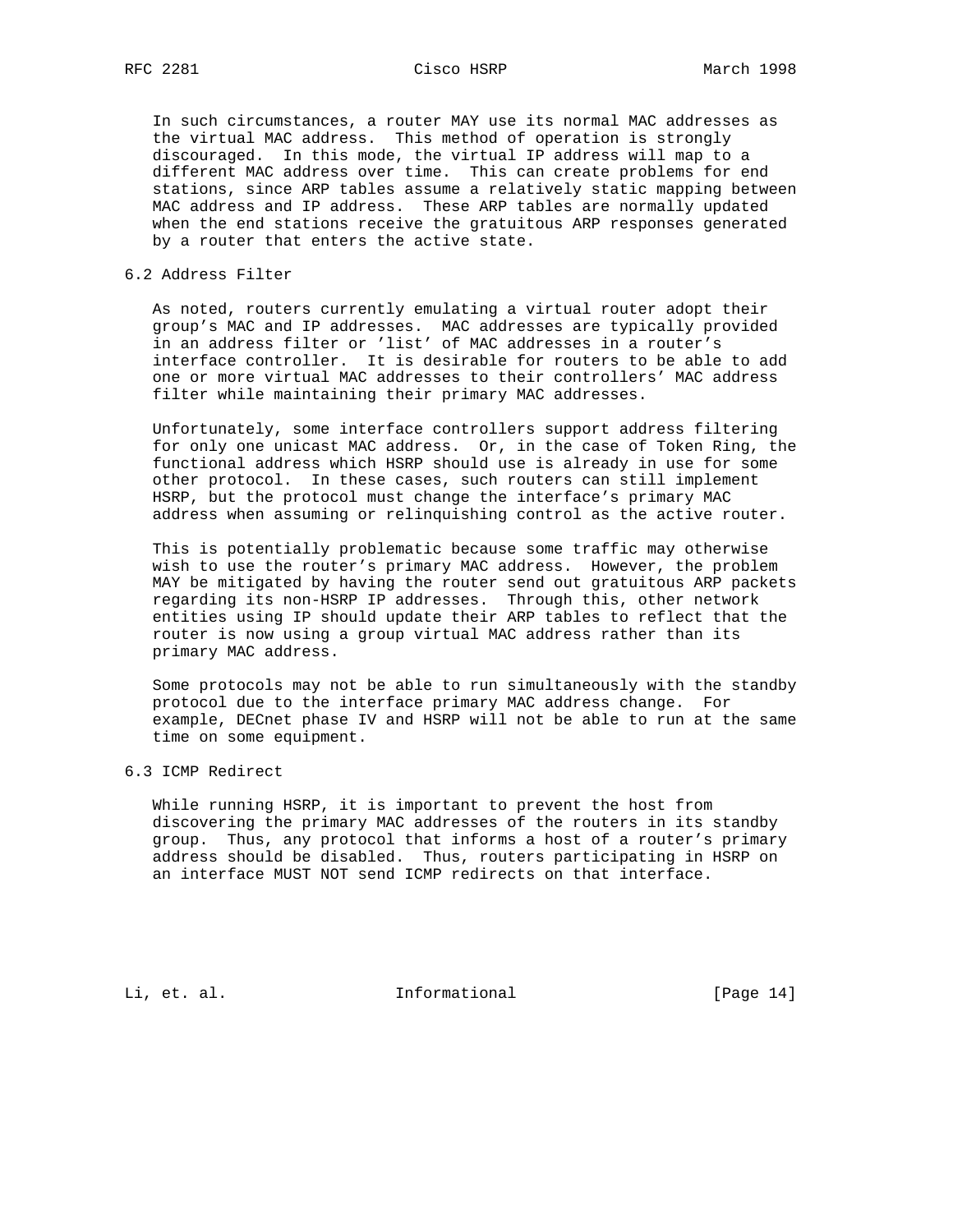### 6.4 Proxy ARP

 Typically, hosts learn the HSRP virtual IP address through the configuration of their default router. These hosts then send packets for destinations outside of the LAN to the virtual IP address. In some environments, hosts may instead make use of proxy ARP in order to route off of the LAN. In this case, the hosts use the MAC address that is supplied in proxy ARP responses. HSRP functionality is maintained if the proxy ARP responses specify the HSRP virtual MAC address.

 If an HSRP router is configured to support proxy ARP with HSRP, then the router MUST specify the HSRP virtual MAC address in any proxy ARP responses it generates. These proxy ARP responses MUST not be suppressed based upon HSRP state. Suppression based upon state could result in lack of any proxy ARP response being generated, since these proxy ARP responses may be suppressed due to other reasons, such as split-horizon rules.

### 7. Security Considerations

 This protocol does not provide security. The authentication field found within the message is useful for preventing misconfiguration. The protocol is easily subverted by an active intruder on the LAN. This can result in a packet black hole and a denial-of-service attack. It is difficult to subvert the protocol from outside the LAN as most routers will not forward packets addressed to the all-routers multicast address (224.0.0.2).

8. References

 [1] Deering, S., "ICMP Router Discovery Messages", RFC 1256, September 1991.

 [2] United States Patent. Patent Number : 5,473,599. Standby Router Protocol. Date of Patent: Dec. 5, 1995.

 [3] Bradner, S., "Key words for use in RFCs to Indicate Requirement Levels", BCP 14, RFC 2119, March 1997.

Li, et. al. 10. Informational 1. [Page 15]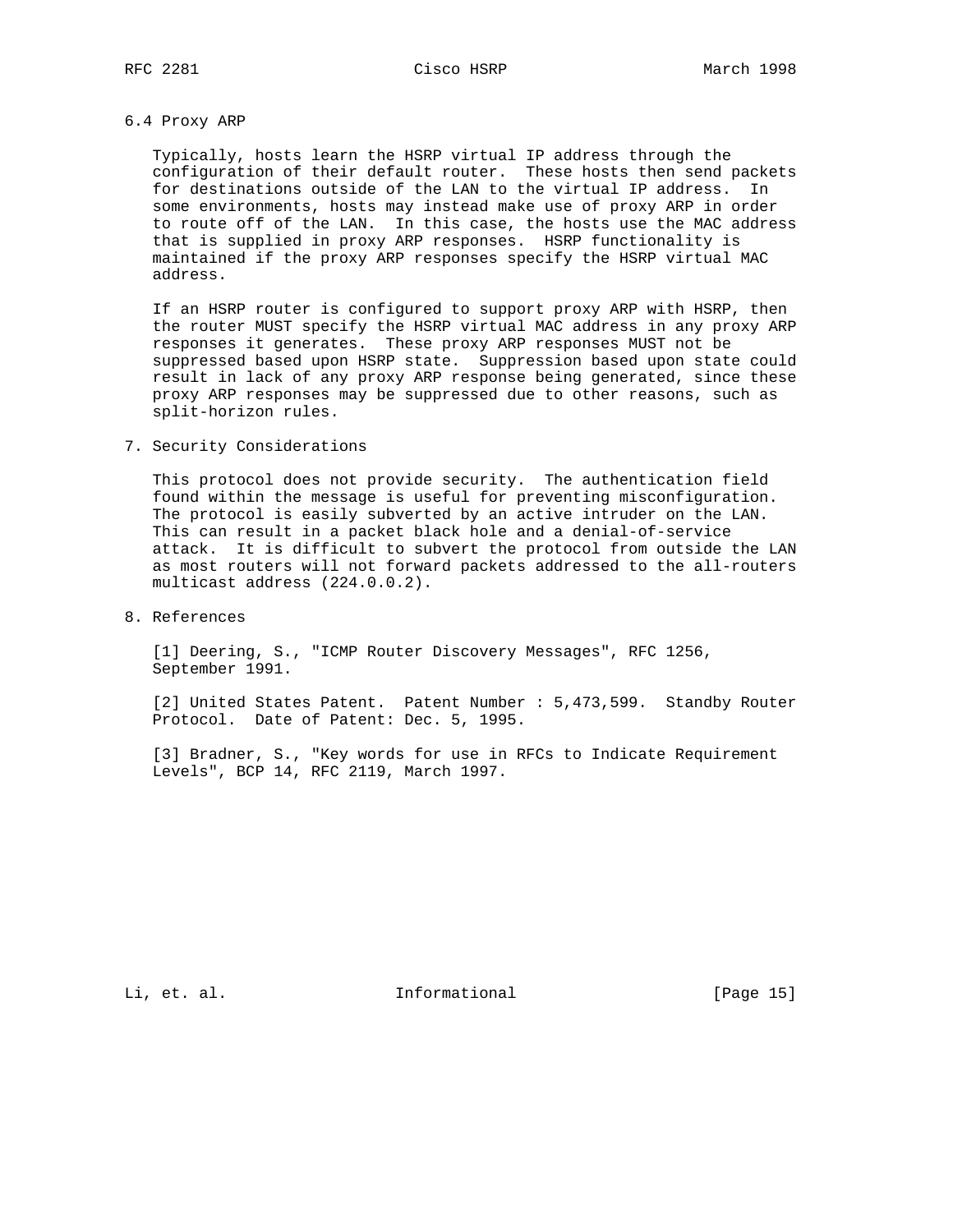9. Authors' Addresses Tony Li Juniper Networks, Inc. 3260 Jay St. Santa Clara, CA 95054 Phone: (408) 327-1900 EMail: tli@juniper.net Bruce Cole Juniper Networks, Inc. 3260 Jay St. Santa Clara, CA 95054 Phone: (408) 327-1900 EMail: cole@juniper.net Phil Morton Cisco Systems 170 Tasman Dr. San Jose, CA 95143 Phone: (408) 526-7632 EMail: pmorton@cisco.com Dawn Li Cisco Systems 170 Tasman Dr. San Jose, CA 95143 Phone: (408) 527-2014 EMail: dawnli@cisco.com

Li, et. al. 10. Informational 1. [Page 16]